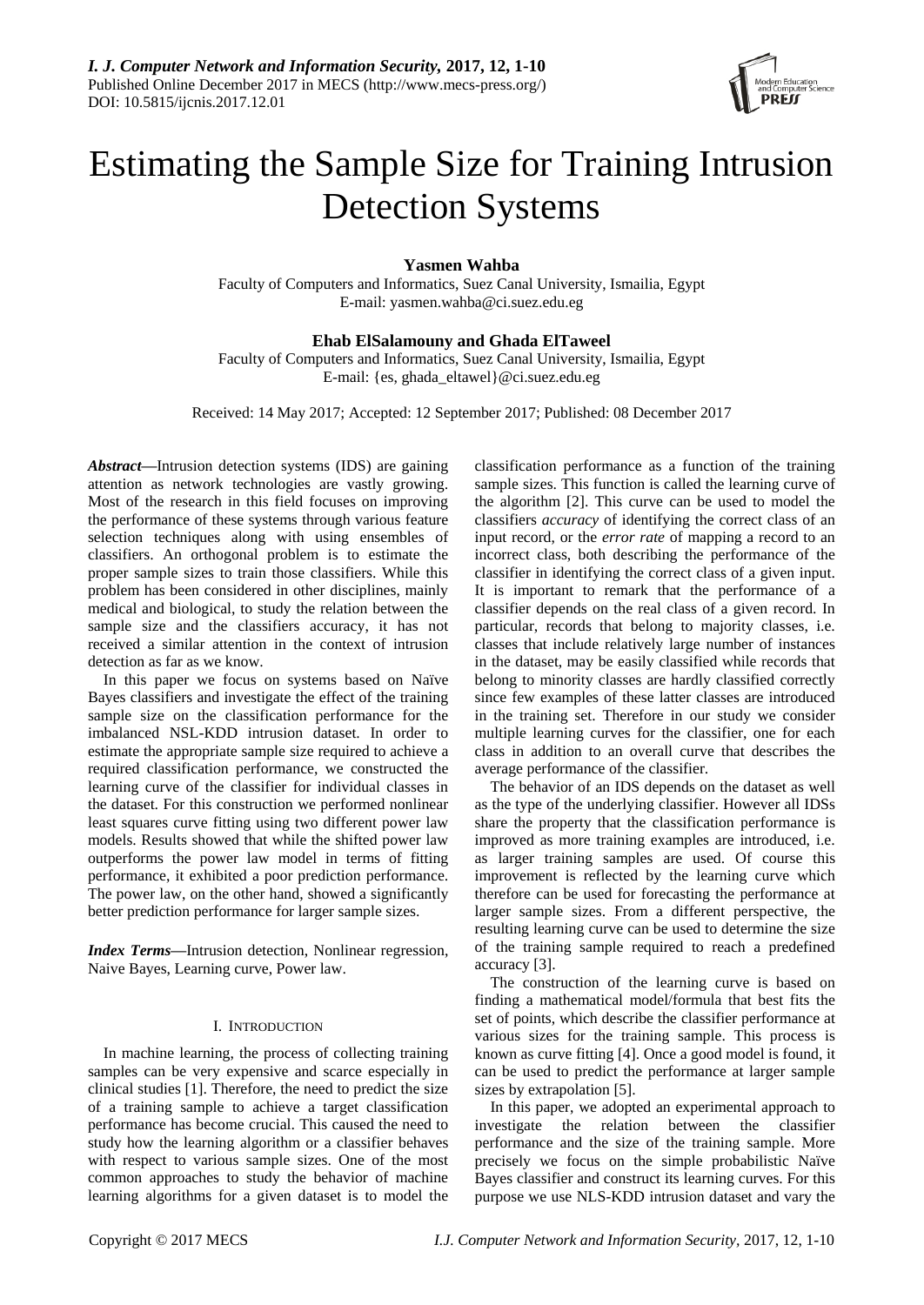training size from 0% to 50% of the total size of the original dataset while the rest of the dataset is used for testing. We use two power law models, namely the simple 2-parameter power law and the 3-parameters shifted power law to construct the learning curves of the classifier. We construct a learning curve for every class in the dataset and describe the quality of the resulting curves in terms of two measures: the fitting performance and the prediction performance. The former measure describes the goodness of the fit while the latter describes the quality of the curve in predicting the classifier accuracy at larger sample sizes.

We conduct our experiments and evaluation using JAVA programming language along with the library classes provided by WEKA machine learning tool.

The rest of the paper is organized as follows: Section II presents related work on sample size determination techniques. Section III presents some preliminaries on Na ïve Bayes classifier, learning curves, and techniques of curve fitting. Section IV describes the used intrusion dataset. Section V details the process of evaluating the classifier performance, while Section VI describes the construction of the learning curves. In Sections VII and VIII we evaluate the quality of these curves with respect to fitting performance and predictive performance respectively. Finally in Section IX, we conclude our results and describe possible directions for future work.

#### II. RELATED WORK

Improving the performance of intrusion detection systems is a widely studied topic by researchers. Several methods for improving these systems have been introduced using various approaches [6], [7], [8].

One common approach is using more than one classifier for the training phase, i.e., an ensemble of classifiers. Using ensembles of classifiers proved to be an efficient way for improving IDS. For example, the authors of [9] used a new hybrid radial basis (RB) and support vector machines (SVM), while the authors of [10] used SVM with genetic algorithms (GA).

Another research approach focuses on the preprocessing phase prior to classification. This phase involve reducing the number of features either by feature reduction [11], [12], [13], [14], [15], where the number of features is reduced by selecting a set of features from the original feature set, or through feature extraction [16], [17], which produces a new set of features by transforming the original feature space to a smaller feature space, so as to reduce the dimension.

Another way for increasing the efficiency of classification involves using the method of discretization [18], which converts numerical features into nominal ones. This process greatly improves the overall classification performance, in addition to saving storage space since the discretized data requires less space.

We remark that while the above approaches aim at optimizing the performance of the classifiers given a fixed training set, an orthogonal direction to improve the classification performance is to use larger samples for training. The larger training sample is used, the better classification performance is achieved. This raises many research questions about the relation between the training sample size and the performance. Several researches proved the presence of a positive relationship between the training sample size and the classification accuracy [19], [20]. Going in depth into this problem, different methods are used by researchers for the process of sample size determination (SSD). Authors of [21] used the SSD in order to achieve a sufficient statistical power. The statistical power of a test is defined by Cohen [22] as the probability that the test will lead to the rejection of the null hypothesis which is defined as the hypothesis that the phenomenon in question is, in fact, absent.

Other approaches predict the sample size needed to reach a specific classifier performance [23], [24], [25]. Researchers in [26] proposed an algorithm that calculates the minimum sample size required for the evaluation of fingerprint based systems. For the biomedical field, sample size calculation is highly needed. Authors in [27] tried to calculate the necessary sample sizes to test a good classifier and demonstrate how one classifier outperforms another.

In this paper, we address the problem of selecting the sample size to train an intrusion detection system (IDS). Our approach is based on constructing the learning curve of the classifier using two power law models. We compare between the qualities of the two models in terms of fitting and predicting performances.

#### III. PRELIMINARIES

# *A. Naïve Bayes Classifiers*

A Naive Bayes classifier is a simple classifier that has a probabilistic basis given by the Bayes theorem as follows. For a given input record having a set of features  $A = \{a_1, \ldots, a_m\}$ , let  $P(C_i|A)$  be the probability that this record belongs to Class *C<sup>i</sup>* given that it has the features *A*. Then the Bayes theorem allows evaluating this probability using other probabilities that are easily evaluated incrementally throughout the learning process as follows [28].

$$
P(C_i | A) = P(A | C_i) P(C_i) / P(A).
$$
 (1)

In the above equation  $P(C_i)$  is the marginal probability that the input record belongs to  $C_i$ , and is easily evaluated in the training process by measuring the proportion of class  $C_i$  in the training set.  $P(A|C_i)$  is the joint probability of the features *A* given that the input record belongs to the class  $C_i$ . To evaluate this probability it is assumed that the elementary features of *A* are independent [29] making  $P(A|C_i) = \prod_k P(a_k|C_i)$ . Note here that the probabilities  $P(a_k|C_i)$  are again easily evaluated through the training process by measuring the proportion of records having *a<sup>k</sup>* in the records belonging to  $C_i$  in the training sample.

The Naive Bayes classifier operates as follows. Given a record having features *A*, the classifier uses (1) to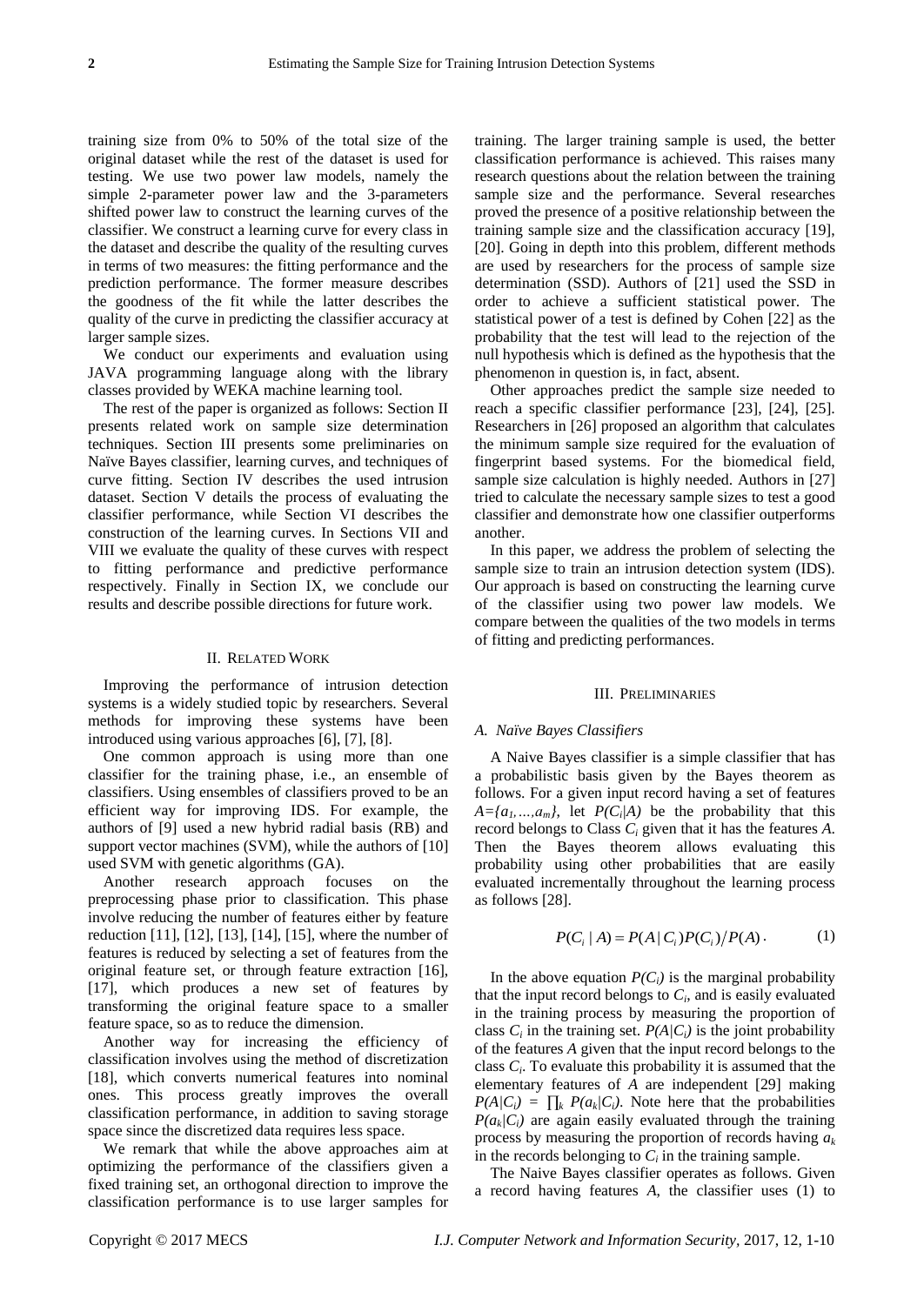evaluates the posterior probability *P(C<sup>i</sup> |A)* for every class *Ci* , and then reports the most likely class. Note that *P(A)* is constant for all classes and therefore it is easily evaluated as the normalization constant that satisfies

$$
\sum_i P(C_i/A) = 1.
$$

We finally remark that the above independence assumption is the reason why the classifier is called 'naive'.

#### *B. Classifier Performance and Learning Curve*

The performance of a classifier with respect to a given class *C* is typically measured by its accuracy to recognize the records of class *C* correctly. In this paper we quantify this accuracy by the sophisticated F-measure which takes into account the *precision* and *recall* of the classifier. The precision of the classifier with respect to *C* quantifies how accurate the classifier is when it reports *C*. Its recall quantifies the completeness of *C* reports, i.e. the number of correctly reported *C* records relative to the number of all *C* records in the testing set. In terms of the numbers of true positives *TP*, false positives *FP*, and false negatives *FN*, the precision and recall of the classifier are given by the following equations.

$$
Precision = \frac{TP}{TP + FP}
$$
 (2)

$$
Recall = \frac{TP}{TP + FN}
$$
 (3)

The F-measure of the classifier is a combination of the above two aspects of the classifier accuracy, and is defined as

$$
F-measure = 2 \times \frac{Precision \times Recall}{Precision + Recall} \tag{4}
$$

Note that both the precision and recall vary from 0 to 1, and therefore it is easy to see that the F-measure has also the same range. Larger values of the F-measure indicate better quality of classification. Extremely, the classifier is 'perfect' when its F-measure is 1, in which case both its precision and recall are also 1.

A learning curve models the relationship between the sample size and the classifier accuracy. When this accuracy is measured by the F-measure as described above, the learning curve can be approximated by the power-law [3] which is given by the following equation.

$$
Acc(x) = a x^{\alpha} \t{,} \t(5)
$$

where  $x$  is the sample size,  $a$  is a nonzero positive number representing the learning rate, and α is also a nonzero positive number representing the growth speed of the curve. The values for these parameters differ according to the dataset and the classifier used.

Finally, for completeness, we remark that the

performance of a classifier can be alternatively measured in terms of the expected error rate instead of its accuracy. In this case it was shown by [30], [31], [32] that the learning curve can be approximated by the inverse power-laws  $e(x) = a x^{-\alpha}$ .

## *C. Curve Fitting*

Curve fitting techniques are generally used to construct a curve (or a function) that fits, i.e. approximates, a set of measures. In our application we use curve fitting to construct the learning curve of the classifier using a set of performance measures at various sizes of the training sample. In order to perform the curve fitting, a model that specifies the shape of this curve must be chosen. In the following we describe two types of fitting, namely 'linear regression' and 'non-linear regression'.

## *D. Linear Regression*

Linear regression simply finds a line that best predicts the value of a variable *y* from the value of another variable *x*. If the relationship between *x* and *y* can be graphed as a straight line, then linear regression is the best choice for our data analysis [33].

## *E. Nonlinear Regression*

When the data points  $(x_i, y_i)$  do not form a line, nonlinear regression is an appropriate choice. A nonlinear regression model is a parameterized function (i.e. a curve)  $f_B$  that assigns to every  $x_i$  a predicted value  $f_B(x_i)$ where  $\beta$  is a vector of parameters controlling the behavior of the function. The values of  $f_B(x_i)$  are required to be as close as possible to the real data observations  $y_i$ . This is why the goodness of the regression model is measured by the Sum of Squared Errors (SSE) given by the following equation.

$$
SSE = \sum_{i} (y_i - f_{\beta}(x_i))^2
$$
 (6)

Given a parameterized function  $f_\beta$ , the best-fit curve is defined by the setting of parameters β that minimizes the above SSE of the data points. This curve is obtained by a procedure known as the least-squares method (c.f. [34]). This procedure finds the required optimal values of the parameters β of the non-linear regression function  $f_β$  in an iterative fashion. It starts with a set of initial values for each parameter, and then adjusts these parameters iteratively to improve the fit (i.e. to reduce the SSE). The initial values for the parameters need not be so accurate, we just need estimates for them. This can be done be examining the model carefully and understanding the meaning of every parameter in the function *f*β .

#### IV. INTRUSION DATASET

Our dataset is the NSL-KDD dataset [35], which is suggested to solve some of the problems in the original KDD CUP 99 dataset [36]. The records of this dataset have 41 features and are classified into 5 main classes. One of these classes includes the records that reflect the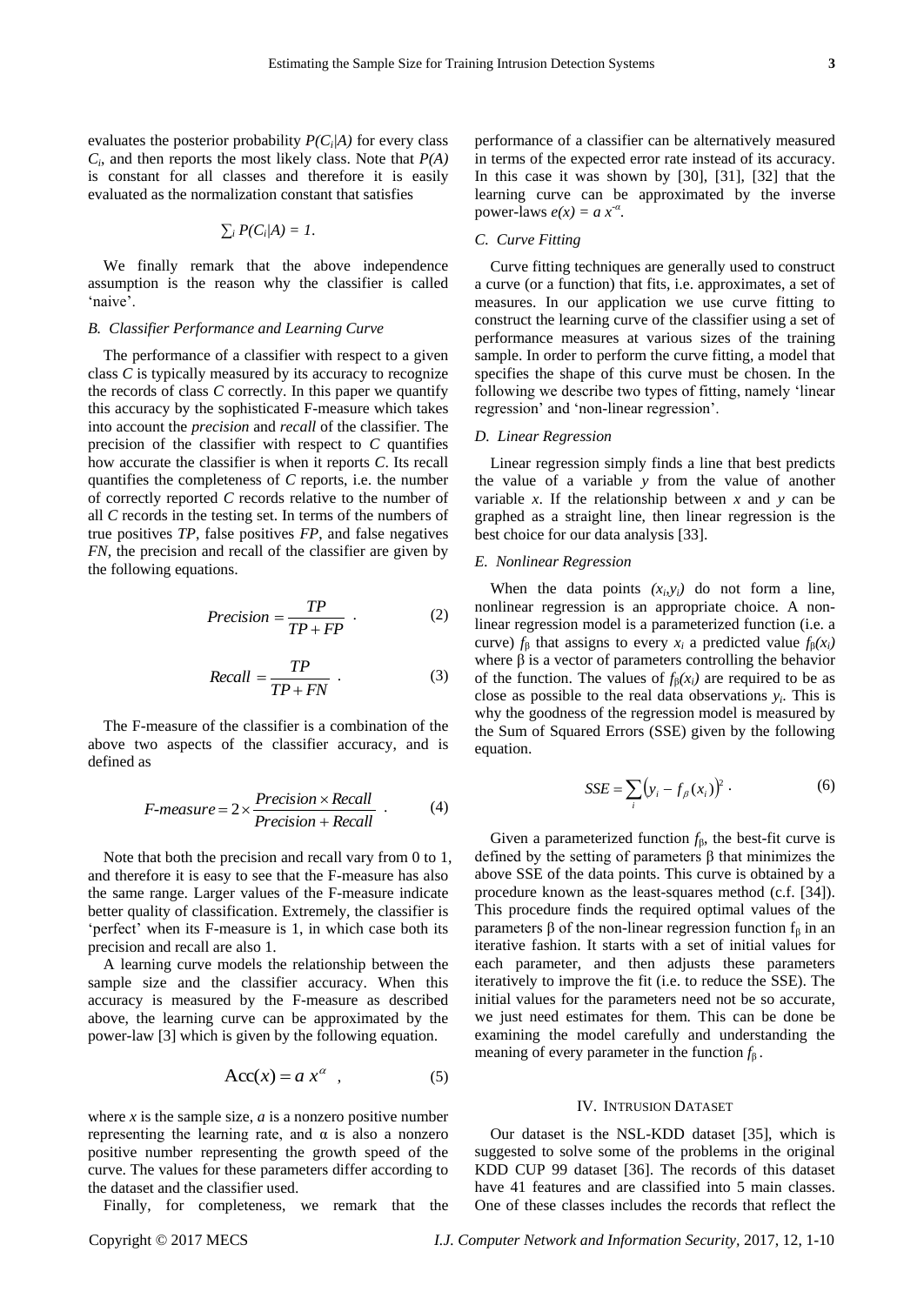normal traffic and the rest of the classes correspond to different types of attacks. These attacks fall into the following four main categories.

- **Denial of Service (DoS):** Attacks of this type aim to suspending services of a network resource making it unavailable to its intended users by overloading the server with too many requests to be handled.
- **Probe attacks:** In these attacks the hacker scans the network aiming to exploiting a known vulnerability.
- **Remote-to-Local (R2L) attacks:** Here an attacker tries to gain local access to unauthorized information through sending packets to the victim machine.
- **User-to-Root (U2R) attacks:** Here an attacker gains root access to the system using his normal user account to exploit vulnerabilities.

In our experiments we extracted 62,984 records from the NSL-KDD dataset, where 53% of the records are normal, and the remaining 47% are distributed over the four attack types (DoS, PROBE, R2L, U2R). The distribution of the attack classes in the extracted sample is shown in Figure 1. Through the rest of this paper we will always refer to the extracted sample as the dataset.



Fig.1. Class Distribution for the NSL-KDD Intrusion Dataset

It is easy to observe from Figure 1 that our NSL-KDD dataset suffers from severe imbalance. The R2L and U2R classes are under-represented, while Normal, DoS and Probe classes represent the majority of the instances. Unbalanced or skewed datasets is one of the major problems that face many researchers when using learning curves to predict the minor classes. In terms of detection accuracy, the detection rate for the minor classes is very poor or sometimes none [11].

This problem is very obvious when plotting the learning curve, where the accuracies for the minor class are very low or even zero at some given sample sizes. The training points are found to be very scattered, thereby making the fitting process hard or sometimes not possible.

#### V. PERFORMANCE OF NA ÏVE BAYES CLASSIFIERS

In this section we describe the performance of Na  $\mathbf{\tilde{v}}$ e Bayes classifiers with respect to individual classes in the NSL-KDD dataset. More precisely we describe for each class *C* in our dataset the accuracy of the classifier to correctly classify a record that belongs to the class *C*. Of course this accuracy depends on the size of training sample, i.e. the number of training examples, and also the popularity of the questioned class in these examples. We use the F-measure (described in Section III-B) to measure the accuracy of the classifier relative to every class.

To investigate the impact of the sample size on the performance of the classifier with respect to each class, we vary the sample size ε from  $1\%$  to 50% of the total dataset size and for every value of ε we perform the following procedure.

- 1) For *i* = 1,2,…, 10 do steps 2 to 4.
- 2) Draw a random sample *S<sup>i</sup>* of size ε records from the dataset.
- 3) Train a Naive Bayes classifier  $B_i$  on  $S_i$ .
- 4) Using the remaining records in the dataset for testing, evaluate the accuracy of  $B_i$  with respect to each class.
- 5) For each class *C* evaluate the average accuracy of the 10 classifiers  $B_1, \ldots, B_{10}$  with respect to the class *C* and plot this average accuracy against the sample size ε.

The above experiment yields five plots where each one corresponds to one class *C* and describes the relation between the training sample size and the average accuracy (measured by the f-measure) of correctly detecting records of *C*. Figure 2 displays these plots together with an additional plot which displays the weighted average accuracy for all the classes. This procedure is implemented using the JAVA language along with WEKA library [37] as a data mining tool.

It is important to observe from Figure 2 that the classification performance for minority classes, i.e. R2L and U2R is very poor compared to other classes. This is because the minority class is relatively unlikely to appear in the training sample and therefore the classifier is unable to learn well to detect such a class. Note also that for all classes the small training samples exhibit bad and unstable performance due to the lack of enough examples that allow the classifier to detect the classes reliably.

#### VI. CONSTRUCTING THE LEARNING CURVE

In the previous section, we described our experiments to evaluate the classifier performance given random training samples of variable sizes. In the following we aim to find an approximate relation between the training sample size and the classifier performance. More precisely we use curve fitting techniques to construct the learning curve of the classifiers, which establishes the required relation.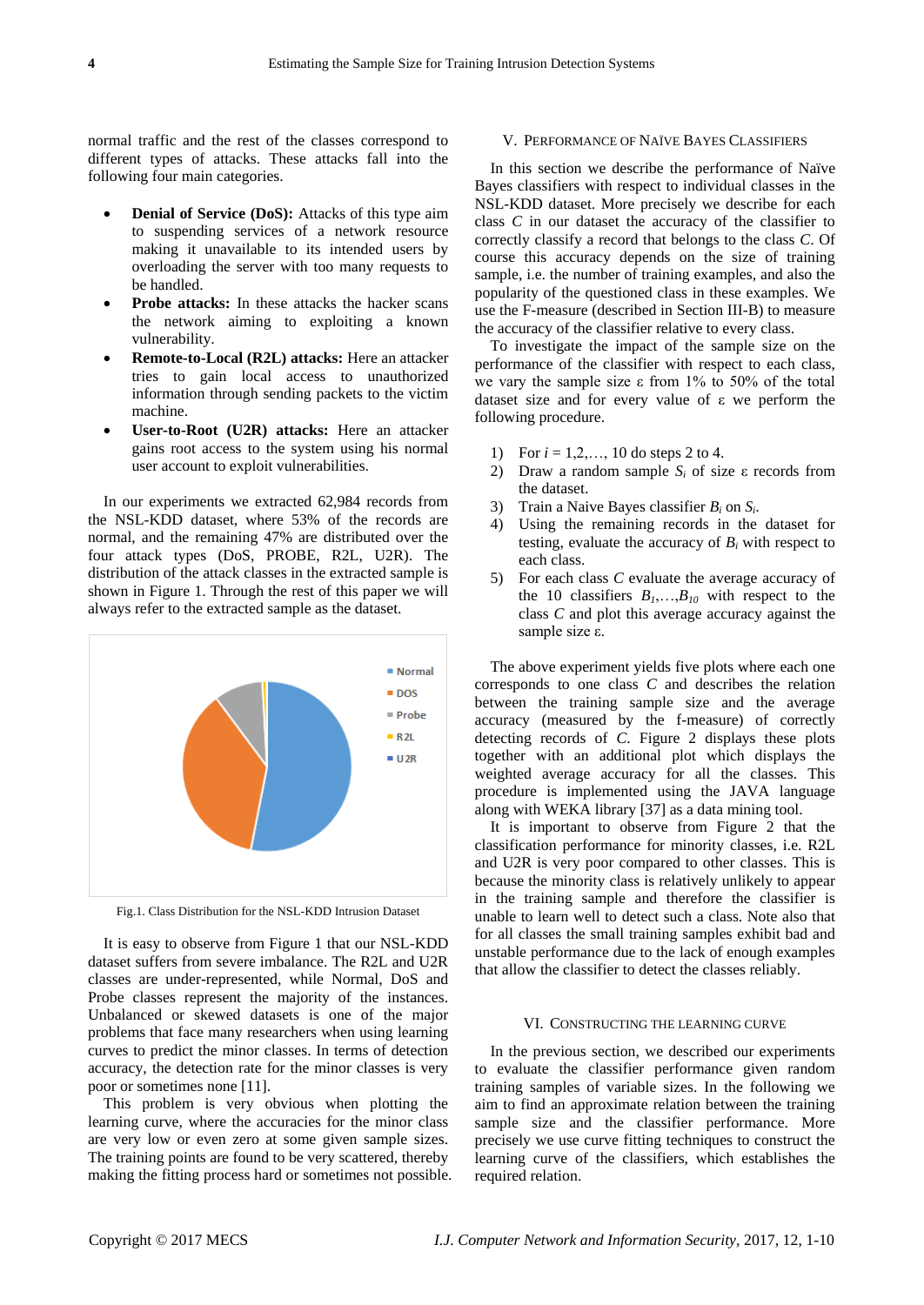For the fitting process, we used two versions for the power law model. The first model is the two-parameter power law described in (5) while the second one is the shifted power law having 3 parameters. These two models are summarized in Table 1.

Table 1. Power-law Regression Models

| Model Name        | Formula           |
|-------------------|-------------------|
| Power Law         | $a_x^{\alpha}$    |
| Shifted Power Law | $a(x-b)^{\alpha}$ |



Fig.2. Performance of Naive-Bayes Classifier for Individual NSL-KDD Classes

Based on the performance data that we demonstrated in Figure 2 we construct the learning curve for every class using the two non-linear regression models in Table 1. More precisely, we fitted 50% of the full-length dataset with respect to every class in our intrusion dataset. Figure 3 demonstrates the results of the curve fitting applied to every class in the dataset.

A first observation from Figure 3 is that the learning curve varies from one class to another. More precisely, the naïve Bayes classifier that learns from a given training sample has variant accuracies to recognize various classes. For example, using 10% of the dataset for training the classifier, it can recognize the Normal class with accuracy 0.962, while it recognizes the less common R2L class only with accuracy 0.5. Of course these variations are due to the different proportions of these classes in the training set. Majority classes, e.g. Normal and DoS, are learnt at a higher rate compared to minority classes, e.g. R2L and U2R. However, all curves share a monotonicity property that the accuracy improves when larger training samples are used.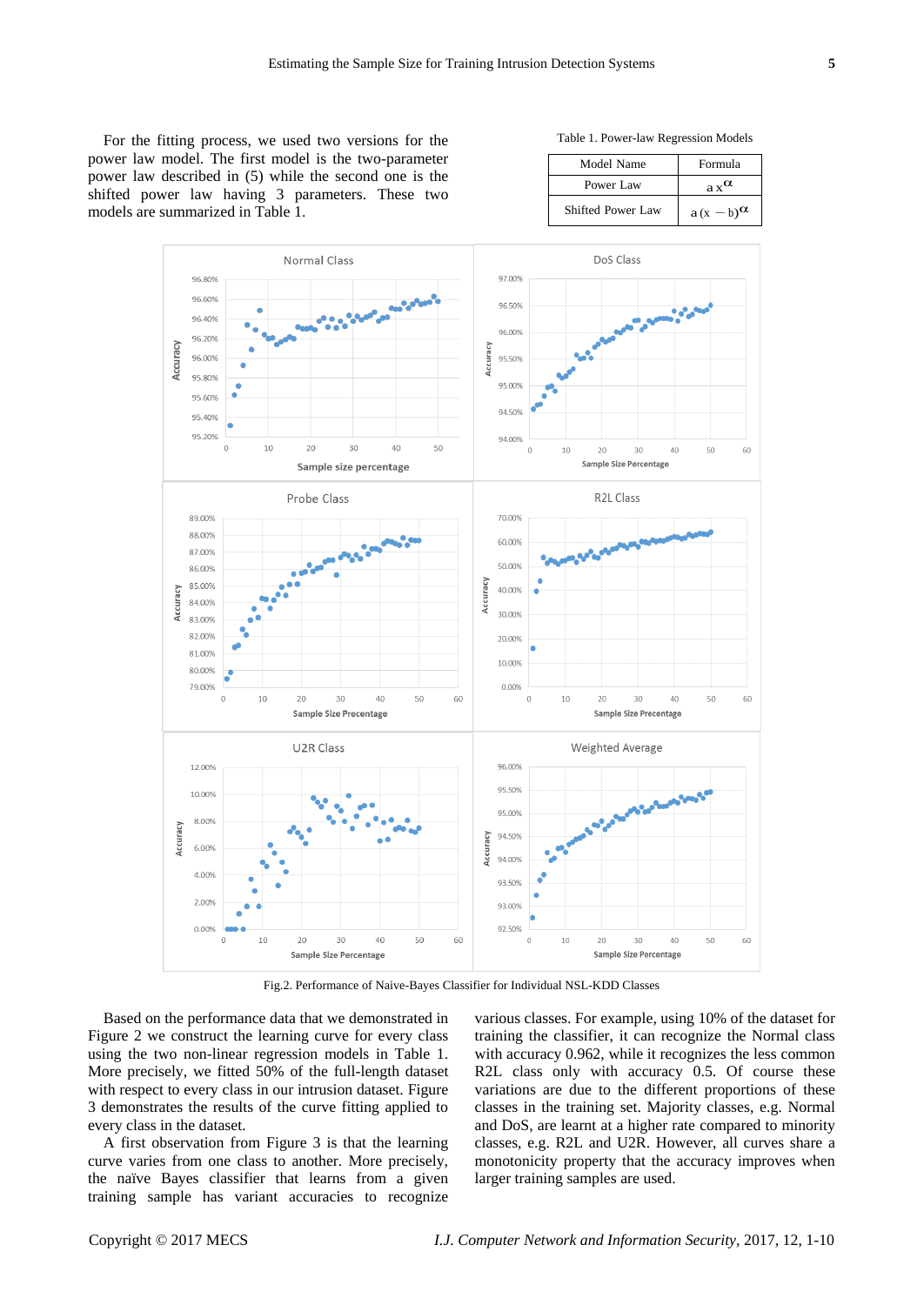

Fig.3. Learning Curves for the Classes of the NSL-KDD Dataset

It can be also seen from Figure 3 that the growth of the learning curve (with the training sample size) varies from one class to another. In particular, the accuracy for the classes Normal grows from 0.962 at sample size 10% to 0.966 at 50%, i.e. gaining only improvement of 0.004. However the accuracy for the minority class R2L grows from 0.5 at sample size 10% to 0.65 at 50%, i.e. gaining a larger improvement of 0.15. This is again due to the majority of the Normal class compared to R2L. In fact 10% of the training set is sufficient for the classifier to learn the majority class well such that more introduced examples do not much improve such learning. This situation is clearly different for the minority class R2L, where enlarging the training sample significantly improves the learning quality.

When the target class is a rare or minor, the task of obtaining a good accuracy estimate needs an excessive sample sizes. This is clear in the U2R class, where the number of records is very low in the given training samples. This causes the points of the data points to be very scattered (as seen in Figure 2), and therefore significantly lower the quality of the learning curve. In order to tackle the problem of the low detection rates for both R2L and U2R classes, we applied both sampling methods (Over-sampling and Under-sampling). However, results showed no improvement in the detection accuracy for both those classes.

Researchers in [38] showed that the problem of detecting U2R and R2L cannot be simply solved by resampling techniques since the problem is not directly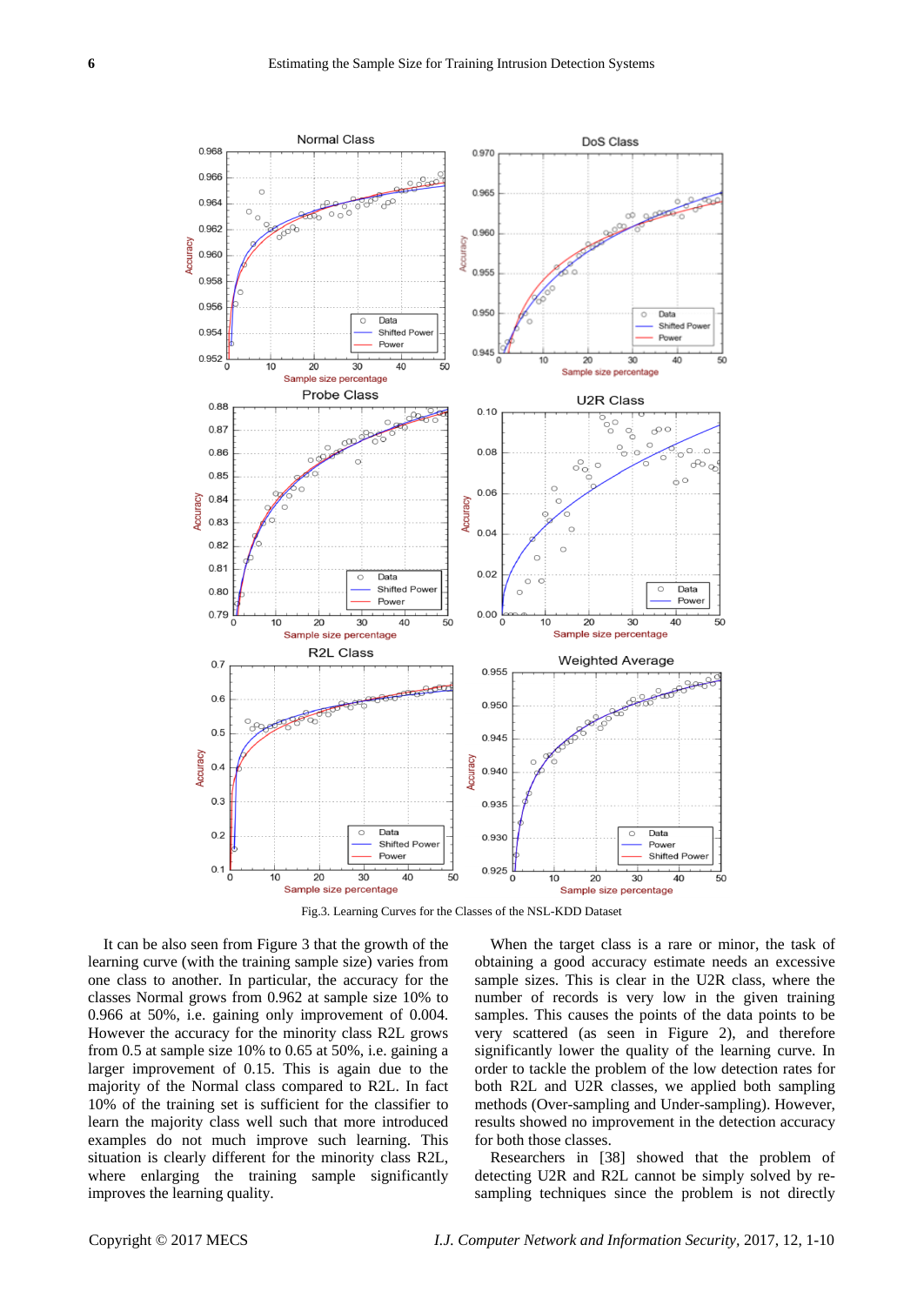related to the class imbalance. The unsatisfactory detection results were explained using a matrix plot, shown in Figure 4, which showed a clear overlap between these two attack classes. As a consequence of this overlapping, the decision boundaries of these two rare classes could not be generalized clearly by the learning algorithm. This shows that sometimes it is not worth the effort to collect more samples for a given class.



Fig.4. Class overlap problem for U2R and R2L [38]

Finally we remark that the weighted average learning curve is clearly impacted by the major classes and masks the poor quality of the classifier with respect to minority classes. This proves the importance for studying the learning curve for individual classes, instead of studying only the average learning curve.

#### VII. FITTING PERFORMANCE (GOODNESS OF FIT)

In the following we compare between the goodness of the two non-linear regression models listed in Table 1. In this comparison we use the following two measures.

 **Residuals Standard Error (RSE) [39]:** This error is evaluated as

$$
RSE = \sqrt{\frac{SSE}{DF}} \,,\tag{7}
$$

where SSE is the Sum of Squared Errors given by (6) and DF is the degree of freedom, defined as the number of dimensions in which a random vector might vary [40]. For nonlinear regression models, DF can be defined as a measure of optimism of the residual sum of squares (RSS) [41]. It is calculated as the number of data points minus the number of parameters for our model [34].

also as the coefficient of determination. Similar to SSE and RSE, it measures how close the data is to the fitting regression curve. Precisely, it is defined as

$$
R^2 = 1 - \frac{SSE}{SST},\tag{8}
$$

where SSE is the Sum of Squared Errors (6) and SST is the Total Sum of Squares which is the sum of squared deviations of the data measures  $y_i$  from their mean *ȳ*, i.e.

$$
SST = \sum_{i} (y_i - \overline{y})^2
$$
 (9)

Note that  $R^2$  quantifies the goodness of fitting the data relative to SST which quantifies the variability of the data itself from its mean. Note also that in contrast to RSE, the value of  $R^2$  increases when the regression is improved.

For the sake of comparison between the qualities of the two regression models in Table 1, we evaluated the RSE and  $R^2$  for all learning curves that we constructed in Section VI for individual classes in the intrusion dataset. The resulting values are shown in Tables 2 and 3.

It is clear from these tables that the shifted (3 parameters) power law outperforms the simple power law model in terms of both RSE and R-squared. This is explained by the fact that the shifted power-law has more parameters than the power-law making the former more flexible and hence yielding a curve that is closer to our data points. We remark that in the case of the U2R class the regression based on the shifted power law failed to converge due to the very low number of records of this class in all training samples, making the estimation of the three parameters of the model unstable.

# VIII. PREDECTION PERFORMANCE

The technique of predicting the performance of a model at data beyond the available observations is known as extrapolation. Applying this technique to our problem allows us to use the learning curve that is constructed on a range of training sample sizes to predict the quality of the classifier when trained on larger samples. This curve can be also used to estimate the appropriate size of the training sample in order to reach some desired criteria, e.g. obtaining a certain accuracy of detecting a given attack class, or reaching a minimum value for the overall accuracy.

**R-squared [42]:** It is a statistical measure known

Table 2. The Fitting Performance of Power-Law Models in Terms of RSE

|                      | Residual Standard Error |          |         |         |        |          |  |
|----------------------|-------------------------|----------|---------|---------|--------|----------|--|
|                      | Normal                  | DoS      | Probe   | R2L     | U2R    | Weighted |  |
|                      |                         |          |         |         |        | Average  |  |
| Power Law            | 0.001053                | 0.001349 | 0.00320 | 0.03561 | 0.0163 | 0.0007   |  |
| Shifted<br>Power Law | 0.000941                | 0.000787 | 0.00299 | 0.01581 | $---$  | 0.0007   |  |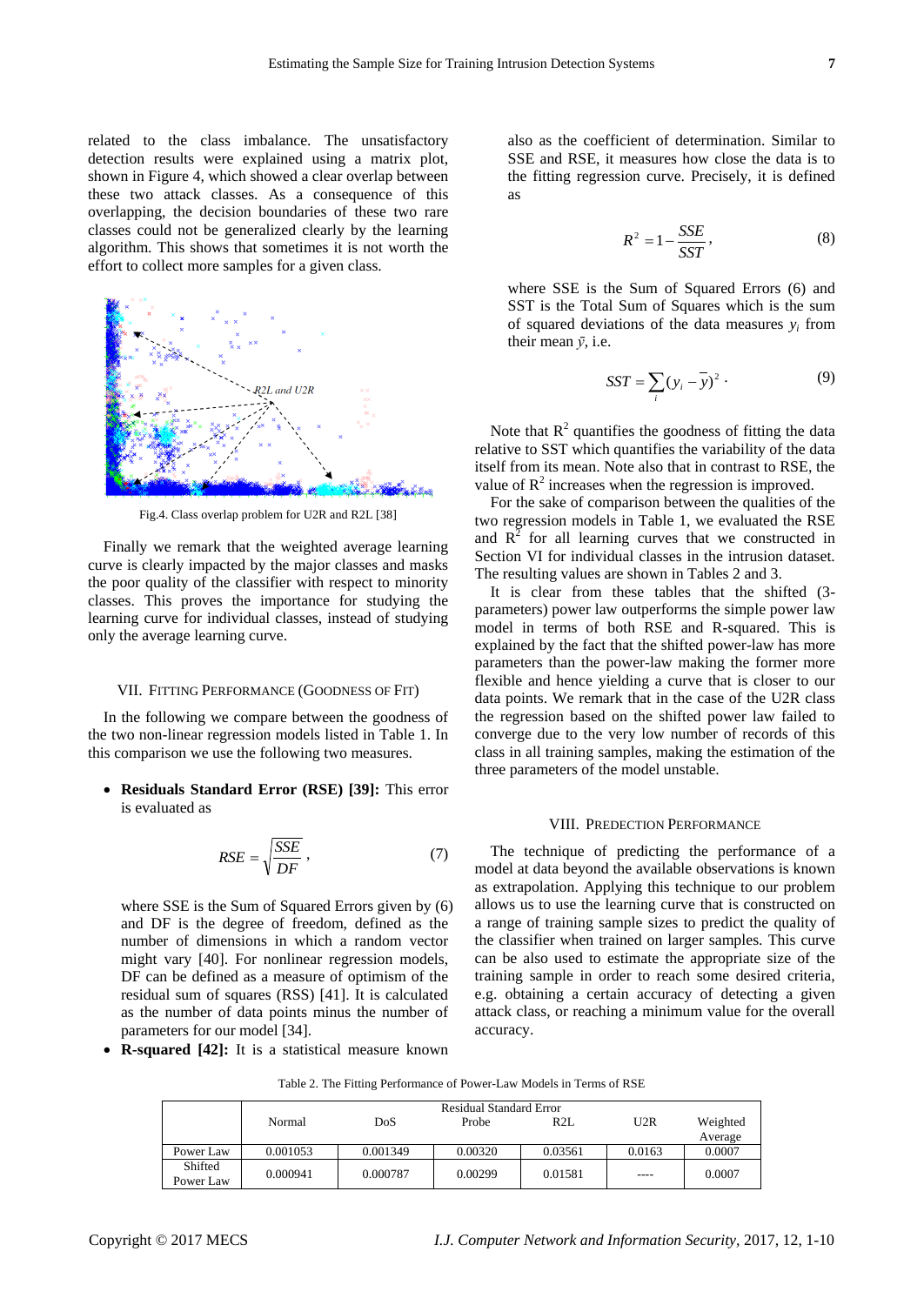| Table 3. The Fitting Performance of Power-Law Models In Terms of $R^2$ |
|------------------------------------------------------------------------|
|                                                                        |

|                         | $\mathbb{R}^2$ |      |       |      |      |                     |
|-------------------------|----------------|------|-------|------|------|---------------------|
|                         | Normal         | DoS  | Probe | R2L  | U2R  | Weighted<br>Average |
| Power<br>Law            | 0.82           | 0.94 | 0.97  | 0.79 | 0.67 | 0.98                |
| Shifted<br>Power<br>Law | 0.86           | 0.98 | 0.98  | 0.95 |      | 0.98                |

It should be noted that the fitting performance for a model might be deceptive. In other words a model might exhibit a high fitting performance but however a very poor predictive performance. This is known as the problem of 'overfitting'. More precisely the model is said to be 'overfitting' when it significantly fits the training data but yields weak estimates when it is tested on new observations [4].

In order to evaluate the prediction performance of a fitting model, we use subsets of only a small portion, e.g. 10% of the dataset to construct a learning curve, based on the given model, and then examine the ability of the resulting curve to extrapolate larger samples, i.e. its ability to fit the actual accuracy of the classifier when it is trained on larger samples. More precisely we measure the absolute difference between the predicted accuracy at a large sample size using the curve and the real accuracy obtained by training the classifier on a sample of the same large size. The average difference (considering all large sample sizes) is called the prediction error for the model. The model that yields the less prediction error is the better.

In our experiments we restricted the construction of the learning curves to variant small portions of the dataset, specifically 10%, 20%, 50%, and in each case we evaluated the prediction error of the model for every class in the dataset using the aforementioned procedure. Table 4 demonstrates the results of this evaluation for the power-law model. We also applied the same evaluation method to the more flexible shifted power-law model for which the prediction errors are demonstrated in Table 5.

Table 4. The Prediction Errors of the Power-law Model

|     | Power Law |        |       |      |      |          |  |
|-----|-----------|--------|-------|------|------|----------|--|
|     | Normal    | DoS    | Probe | R2L  | U2R  | Weighted |  |
|     |           |        |       |      |      | Average  |  |
| 10% | 0.007     | 0.005  | 0.004 | 1.44 | 0.28 | 0.0006   |  |
| 20% | 0.003     | 0.0006 | 0.003 | 0.19 | 0.06 | 0.0005   |  |
| 50% | 0.001     | 0.0008 | 0.003 | 0.05 | 0.03 | 0.0005   |  |

Table 5. The Prediction Error of Shifted Power-law Model

|     | <b>Shifted Power Law</b> |       |       |     |      |          |  |
|-----|--------------------------|-------|-------|-----|------|----------|--|
|     | Normal                   | DoS   | Probe | R2L | U2R  | Weighted |  |
|     |                          |       |       |     |      | Average  |  |
| 10% | 0.001                    | 0.004 | 0.019 | --- | 0.03 | 0.0017   |  |
| 20% | 0.008                    | 0.001 | 0.005 | --- | 0.03 | 0.0009   |  |
| 50% | 0.003                    | 0.001 | 0.005 |     | 0.01 | 0.0005   |  |

It can be seen from the above tables that the prediction power is generally improved as more samples are used for the fitting process. For instance the prediction error of the power-law with respect to the Normal class is 0.007

when only 10% of the dataset is used for constructing the learning curve, and this error drops to 0.001 when 50% of the dataset is used for that construction.

It is also important to observe that the power law model tends to outperform the shifted power law in terms of the prediction error. This is clear in the majority classes Normal, DoS, and Probe. However this observation does not hold for minority class U2R due to the instability of their learning.

#### IX. CONCLUSIONS

In this paper, we investigated the relation between the size of training set and the performance of an intrusion detection system working on NSL-KDD dataset. Our basic tool for this purpose is non-linear regression models. A model should be good in predicting performance as well as fitting performance. We compared two power law models and tested their fitting performance as well as their predicting performance. The curve fitting procedure was evaluated on each class in our intrusion dataset. It was shown that the number of instances for a given class greatly affects the fitting process. As expected, due to its flexibility, the three parameters shifted power law yields a better fit than its power law counterpart. However, it failed to fit the U2R class due to the very small number of records in this class.

We also investigated using the learning curve to predict the classifier performance when it is trained on large samples. For this purpose, we used only a small training portion of the dataset to construct a part-length learning curve by applying curve fitting using one of the two power-law models. The part-length curve is then extrapolated to a full-length curve and compared to real performance data at larger samples. This experiment was performed for random data portions of sizes 10%, 20%, 50% of the original dataset, and using the two power-law models. In every case, the average prediction error is evaluated for each class by averaging the absolute differences between the predicted accuracies on one hand, and the observed accuracy when the classifier is really trained on the large sizes on the other hand. These experiments were conducted using JAVA language along with the WEKA machine learning tool. We find that the prediction power generally increases as more samples are used for the fitting process. Our experiments reveal also that the power law model with fewer parameters outperforms the shifted power law in terms of predicting the classifier performance at larger sample sizes.

Our future work includes considering other fitting models and more intrusion datasets. Also, we plan to study more classifiers other than the probabilistic Naive Bayes.

#### **REFERENCES**

- [1] G. R. L. Figueroa, Q. Zeng-Treitler, S. Kandula, and L. H. Ngo, "Predicting sample size required for classification performance," *BMC Medical Informatics and Decision Making*, vol. 12, p. 8, Feb 2012.
- [2] C. Perlich, *Learning Curves in Machine Learning*, pp.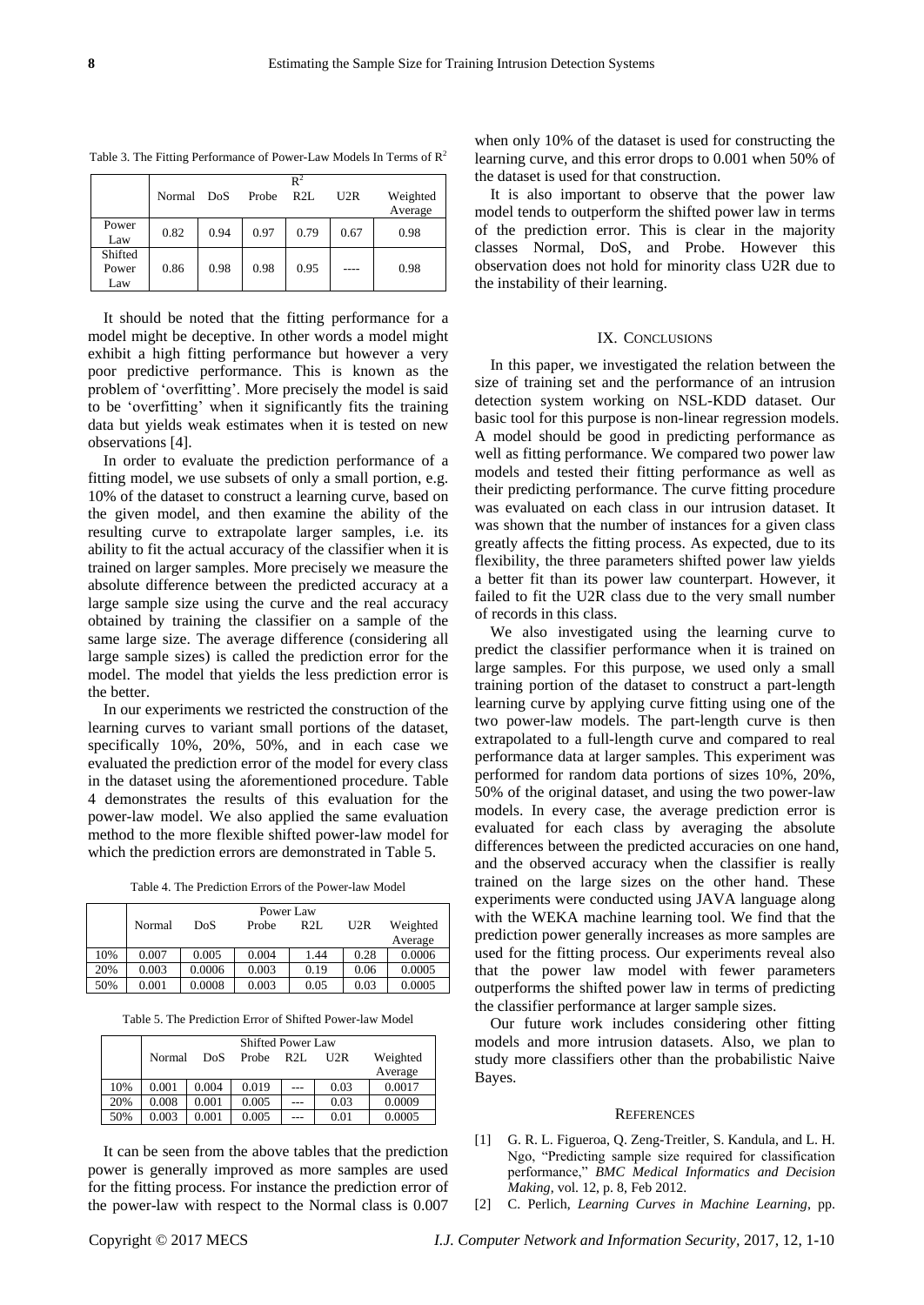577-580. Boston, MA: Springer US, 2010.

- [3] B. Gu, F. Hu, and H. Liu, *Modelling Classification Performance for Large Data Sets*, pp. 317-328. Berlin, Heidelberg: Springer Berlin Heidelberg, 2001.
- [4] G. James, D. Witten, T. Hastie, and R. Tibshirani, *An Introduction to Statistical Learning: With Applications in R*, vol. 103 of Springer Texts in Statistics. Springer New York, 2013.
- [5] C. Brezinski and M. Zaglia, *Extrapolation Methods: Theory and Practice*, vol. 2 of Studies in Computational Mathematics. Elsevier, 2013.
- [6] W. Bul'ajoul, A. James, and M. Pannu, "Improving network intrusion detection system performance through quality of service configuration and parallel technology," *Journal of Computer and System Sciences*, vol. 81, no. 6, pp. 981-999, 2015. Special Issue on Optimisation, Security, Privacy and Trust in E-business Systems.
- [7] N. Khamphakdee, N. Benjamas, and S. Saiyod, "Improving intrusion detection system based on snort rules for network probe attacks detection with association rules technique of data mining," *Journal of ICT Research and Applications*, vol. 8, no. 3, pp. 234-250, 2015.
- [8] A. Stetsko, T. Smolka, V. Matyáš, and M. Stehlík, *Improving Intrusion Detection Systems for Wireless Sensor Networks*, pp. 343-360. Cham: Springer International Publishing, 2014.
- [9] M. Govindarajan, "Hybrid intrusion detection using ensemble of classification methods," *International Journal of Computer Network and Information Security (IJCNIS)*, vol. 6, no. 2, pp. 45-53, 2014.
- [10] K. Atefi, S. Yahya, A. Y. Dak, and A. Atefi, *A hybrid intrusion detection system based on different machine learning algorithms*, pp. 312-320. Kedah, Malaysia: Universiti Utara Malaysia, 2013.
- [11] Y. Wahba, E. ElSalamouny, and G. Eltaweel, "Improving the performance of multi-class intrusion detection systems using feature reduction," *International Journal of Computer Science Issues (IJCSI)*, vol. 12, no. 3, pp. 255- 262, 2015.
- [12] K. Bajaj and A. Arora, "Improving the performance of multi-class intrusion detection systems using feature reduction," *International Journal of Computer Science Issues (IJCSI)*, vol. 10, no. 4, pp. 324-329, 2013.
- [13] V. Bolón-Canedo, N. Sánchez-Maroño, and A. Alonso-Betanzos,"Feature selection and classification in multiple class datasets: An application to kdd cup 99 dataset," *Expert Systems with Applications*, vol. 38, no. 5, pp. 5947- 5957, 2011.
- [14] S. Mukherjee and N. Sharma, "Intrusion detection using naive bayes classifier with feature reduction," *Procedia Technology*, vol. 4, pp. 119–128, 2012. 2nd International Conference on Computer, Communication, Control and Information Technology (C3IT-2012) on February 25-26, 2012.
- [15] J. Song, Z. Zhu, P. Scully, and C. Price, "Modified mutual information-based feature selection for intrusion detection systems in decision tree learning," *Journal of Computer*, vol. 9, no. 7, pp. 1542-1546, 2014.
- [16] L.-S. Chen and J.-S. Syu, *Feature Extraction based Approaches for Improving the Performance of Intrusion Detection Systems*, pp. 286-291. International Association of Engineers (IAENG), 2015.
- [17] S. Singh, S. Silakari, and R. Patel, *An efficient feature reduction technique for intrusion detection system*, pp. 147-153. IACSIT Press, Singapore, 2011.
- [18] Y. Bhavsar and K. Waghmare, "Improving performance of support vector machine for intrusion detection using

discretization," *International Journal of Engineering Research and Technology (IJERT)*, vol. 2, no. 12, pp. 2990-2994, 2013.

- [19] G. M. Foody, A. Mathur, C. Sanchez-Hernandez, and D. S. Boyd, "Training set size requirements for the classification of a specific class," *Remote Sensing of Environment*, vol. 104, no. 1, pp. 1-14, 2006.
- [20] G. M. Foody and A. Mathur, "Toward intelligent training of supervised image classifications: directing training data acquisition for svm classification," *Remote Sensing of Environment*, vol. 93, no. 1, pp. 107-117, 2004.
- [21] A. V. Carneiro, "Estimating sample size in clinical studies: Basic methodological principles," *Rev Port Cardiol*, vol. 22, no. 12, pp. 1513-1521, 2003.
- [22] J. Cohen, *Statistical Power Analysis for the Behavioural Sciences (2nd Ed.)*. Lawrence Erlbaum Associates, 1988.
- [23] K. K. Dobbin, Y. Zhao, and R. M. Simon, "How large a training set is needed to develop a classifier for microarray data?," *Clinical Cancer Research*, vol. 14, no. 1, pp. 108-114, 2008.
- [24] S.-Y. Kim, "Effects of sample size on robustness and prediction accuracy of a prognostic gene signature," *BMC Bioinformatics*, vol. 10, no. 1, p. 147, 2009.
- [25] V. Popovici, W. Chen, B. D. Gallas, C. Hatzis, W. Shi, F. W. Samuelson, Y. Nikolsky, M. Tsyganova, A. Ishkin, T. Nikolskaya, K. R. Hess, V. Valero, D. Booser, M. Delorenzi, G. N. Hortobagyi, L. Shi, W. F. Symmans, and L. Pusztai, "Effect of training-sample size and classification difficulty on the accuracy of genomic predictors," *Breast Cancer Research*, vol. 12, no. 1, p. R5, 2010.
- [26] L. Kanaris, A. Kokkinis, G. Fortino, A. Liotta, and S. Stavrou, "Sample size determination algorithm for fingerprint-based indoor localization systems," *Computer Networks*, vol. 101, pp. 169-177, 2016. Industrial Technologies and Applications for the Internet of Things.
- [27] C. Beleites, U. Neugebauer, T. Bocklitz, C. Krafft, and J. Popp, "Sample size planning for classification models," *Analytica Chimica Acta*, vol. 760, pp. 25-33, 2013.
- [28] N. B. Amor, S. Benferhat, and Z. Elouedi, "Naive bayesian networks in intrusion detection systems," in *Workshop on Probabilistic Graphical Models for Classification*, 14th European Conference on Machine Learning (ECML), p. 11, 2003.
- [29] I. Rish, "An empirical study of the naive bayes classifier," in *IJCAI 2001 workshop on empirical methods in artificial intelligence*, vol. 3, pp. 41-46, IBM New York, 2001.
- [30] S. Mukherjee, P. Tamayo, S. Rogers, R. Rifkin, A. Engle, C. Campbell, T. R. Golub, and J. P. Mesirov, "Estimating dataset size requirements for classifying dna microarray data," *Journal of Computational Biology*, vol. 10, no. 2, pp. 119-142, 2003.
- [31] C. Cortes, L. D. Jackel, S. A. Solla, V. Vapnik, and J. S. Denker, "Learning curves: Asymptotic values and rate of convergence," in *Advances in Neural Information Processing Systems 6 (J. D. Cowan, G. Tesauro, and J. Alspector, eds.)*, pp. 327-334, Morgan-Kaufmann, 1994.
- [32] G. H. John and P. Langley, "Static versus dynamic sampling for data mining," in *Proceedings of the Second International Conference on Knowledge Discovery and Data Mining, KDD'96*, pp. 367-370, AAAI Press, 1996.
- [33] H. Motulsky and A. Christopoulos, *Fitting Models to Biological Data Using Linear and Nonlinear Regression: A Practical Guide to Curve Fitting*. Oxford University Press, 2004.
- [34] H. J. Motulsky and L. A. Ransnas, "Fitting curves to data